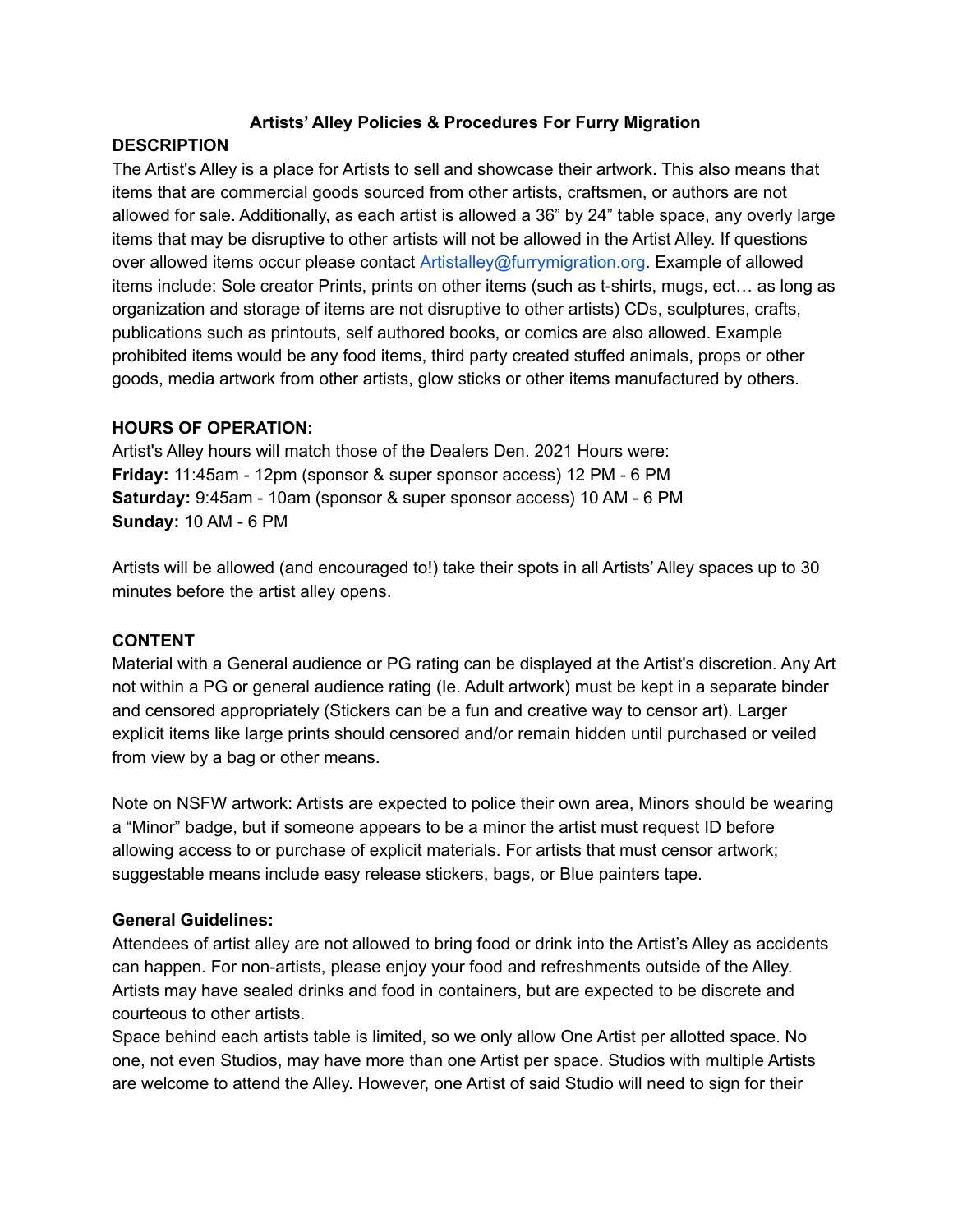spot, and place their name and the name of the Studio, other parties/artists will be considered proxies for the studio.

Commissions for completion outside of the convention are allowed to be taken, however, it is strongly recommended that both the commissioner and artist record the contact information for each other. The contract of sale is between the Artist and Commissioner and Furry Migration cannot provide means of mediation or enforcement.

# **RULES FOR ALLEY PARTICIPANTS**

## Each Alley position:

Each Artist spot will have a half of a table provided, as each table is two half tables, the area available for each artist is 30 inches by 36 inches. Space behind the tables is limited so please keep that in mind. Power will be available, but is also limited. We urge Artists expecting to need more than one outlet to bring a power-strip which may be allowed to be used as long as it meets fire code.

# How the lottery works:

- **Friday's** sign ups for Artist Alley starts at 10:15am. A fifteen minutes before start the opening of Artist Alley (11:30 am) a lottery of eligible candidates will take place for open positions.
- **Saturday's** signups starts at 9am with the positions to be chosen from the eligible candidates at 9:30am.
- **Sunday's** signups start at 4pm Saturday and first round will be chosen a half hour prior to close of artist alley on Saturday at 5:30pm. If not all of them have been picked up a second round will start at 9 am with announcement of winners at 9:45 am.
- Artists are chosen at random and are placed at tables at the Artist Alley's head desecration.
- When selecting artists for tables artists are given priority that haven't had a table the previous day.
- Artists when signing up need to tell any special needs they have which can include power and other considerations. We do not guarantee power for our artists.
- Artists are expected to be at their tables during most of the day. If you need to leave for extended period please see the Artist Alley/Dealers head table.
- Selections of the tables is at the discretion of Artist Alley and will try to accommodate special needs.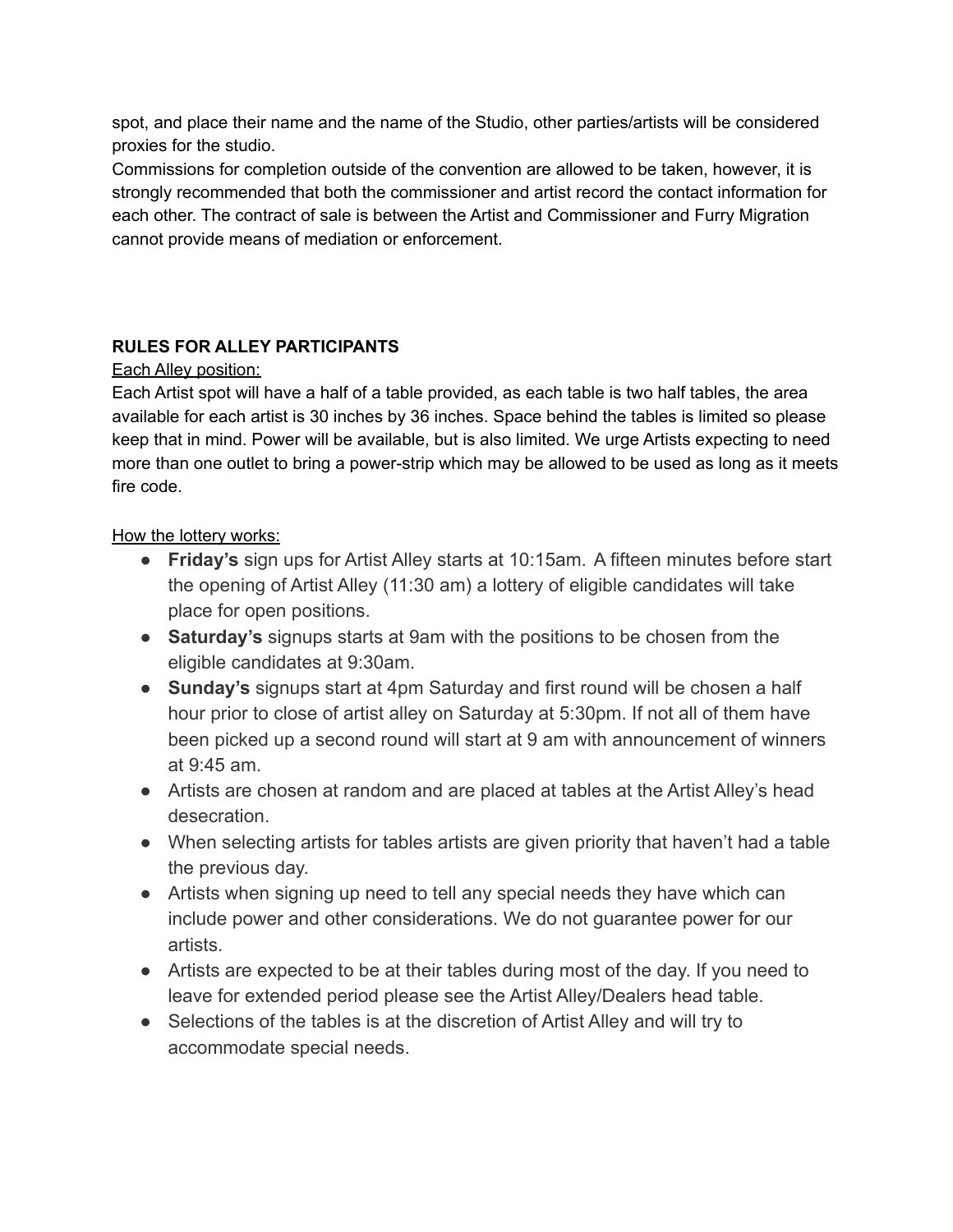Once selected, position is paid, and tax from submitted to the Artist Alley staff the Artist will be able to take their seat in the Alley.

For setup and seat lottery; Artists must be present at the Artists' Alley opening and pay any associated fees to receive an artist spot, Proxies are not allowed to stand in for this setup period. Make sure to give yourself sufficient prep time before hand for supplies and travel. Failure for an Artist to show at Artist Alleys opening will result in the surrender of their spot to the next person on the Artist's Alley waiting list.

All State Sales tax forms (MN ST-19) must be filled out before the artist can take a seat in the Alley. These forms will be collected by the artist Alley lead and be taken directly to Convention Operations for safe keeping. Artists will be responsible for charging and recording Minnesota & Minneapolis Sales Tax on all sales (8.03% as of March 2022.)

## **Proxies:**

Artists may have a friend sit in and watch their items, and serve as a general help for Q&A to allow artists to take a food break, call, supply run ect. However, Proxies are not allowed to sell any of your items, commissions or other goods. We will allow these breaks at a maximum 30 minute duration after which the artist position may be made available for an artist on the waiting list. If more time or special ADA related help is needed, contact the Artist alley staff as soon as able and we will help where we can. Sole creators named on the Artist Alley Submission Form shall be the only people authorized to sell artwork at each table. Proxies are only allowed to aid with customer pickup, and general questions but shall not take commissions or sell for their representative artist.

## **ALLEY (RE)SELECTION**

If an Artist checks out two or more hours from Artist's Alley closing time, the next Artist on the waiting list will be contacted and offered the space. If the next Artist on the waiting list cannot be contacted in person or by phone or the offer has been declined, the next person on the waiting list will be contacted until the waiting list is exhausted. Artists' have 5 minutes to get back to Alley Staff. After this point, it is first come, first serve during the rest of that time slot for that day.

Artists are initially allowed a maximum of 2 time slots in the Alley over the course of the Convention. When the Lottery is drawn, all Artists who have not yet won 2 time slots will be given "priority" over those who have already won 2 time slots. If at any time there are seats available and there are no "priority" Artists wanting a seat, then the 2-slot limit will be lifted and seats will be made available to all Artists as described above.

Artists who would like to participate in the Alley should sign-up using the Artist Alley Submission Form on the Furry Migration Website or at the terminal at the Artist Alley desk. This is only required to be done once. Once entered, your name will be automatically re-entered for each days lottery unless you were removed from the lottery. To be removed, all that needs to be done is to send an email to [artistalley@furrymigration.org](mailto:artistalley@furrymigration.org) asking to be removed using the same email you used to sign up.